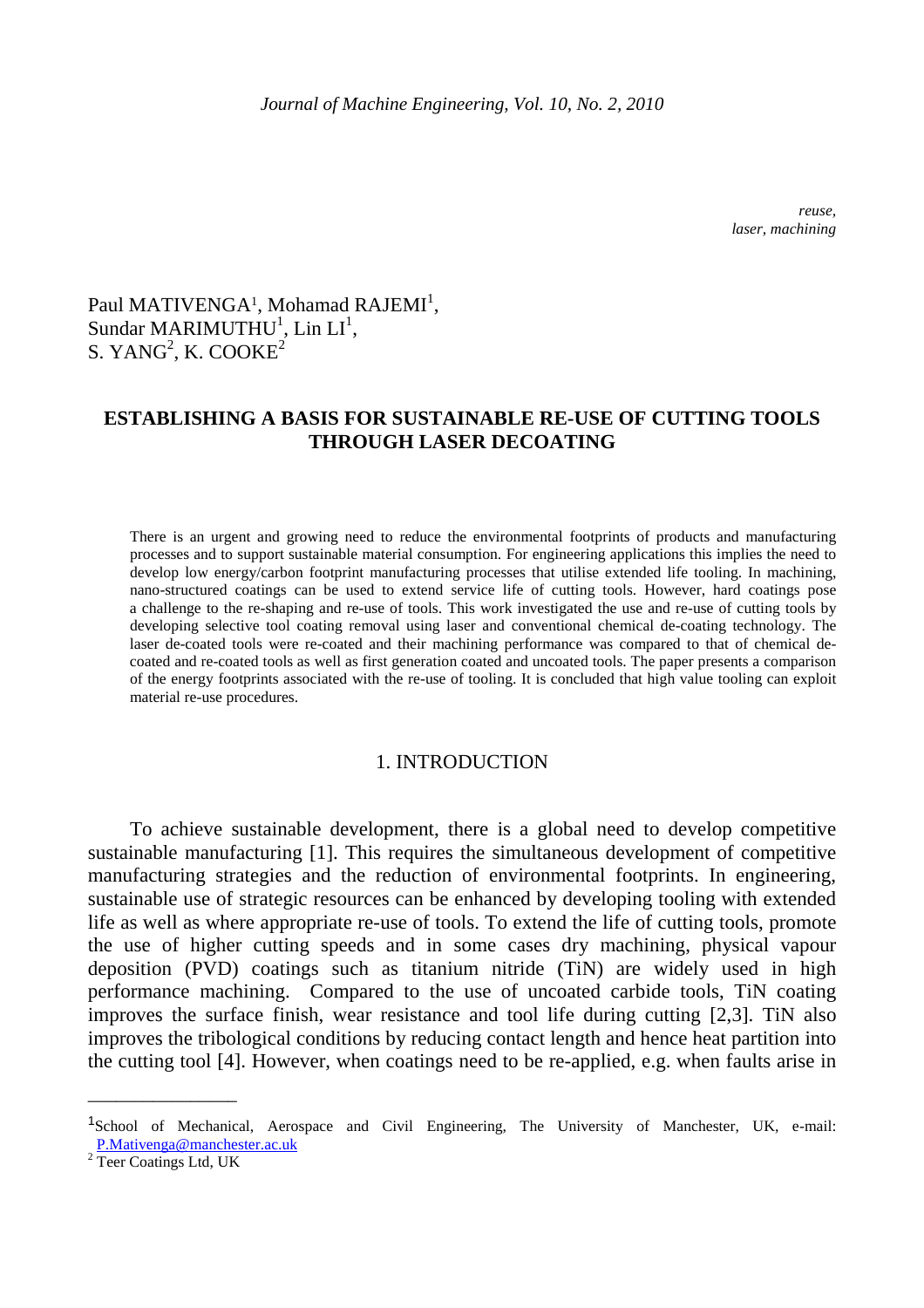the coating process (unacceptable material composition / uneven thickness), or when the tool needs to re-used after service, it is often necessary to remove the coatings and subsequently recoat the repaired surfaces.

The removal of these coatings from the substrate while preserving the latter's properties is always a challenging task due to strong adhesion to the substrate and low film thickness. The removal of such coatings is normally performed using wet chemical processes [5]. Although this method is widely used in industry, it has some concerns such as, processing of waste residue, uneven removal, long lead times (in the order of hours) and environmental issues associated with chemical residue disposal. To overcome these difficulties an alternative, dry technique is explored by using laser irradiation. Laser stripping has attracted much attention in science and engineering [6-8] because of its advantages of high speed of processing, selective removal on small areas and dry processing which eliminates the use of hazardous chemicals. The Excimer laser stripping of thin films, oxides, ceramics and paints [9-11] has gained increasing interest because of its ability to ablate materials in a well controlled manner. So far there is hardly any reported work focussing on the laser removal of coatings from cutting tools to facilitate re-use. For other applications not concerned with machining, the benefits and criteria for product re-use was articulated by Umeda et al in their CIRP paper [12].

The focus of the work reported in this paper was to investigate the use of an Excimer laser in removing TiN from coated carbide tools and then benchmark the machining and environmental performance of the new re-processing route compared to uncoated tools, first generation coated and chemically stripped tools.

# 2. EXPERIMENTAL DETAILS

### 2.1. LASER DE-COATING AND CUTTING TESTS

To prove the de-coating concept carbide cutting inserts, CNMA 120404 HTi10 WC made by Mitsubishi were used. Some of the inserts were coated to 2  $\mu$ m thickness of TiN by Closed Field Unbalanced Magnetron Sputter Ion Plating [13]. Experiments were performed to determine the process window for removing the TiN coating without damaging the carbide substrate. A schematic diagram of the experimental arrangement for laser de-coating is shown in Fig. 1. A GSI Lumonics IPEX 848 Excimer laser with an output wavelength of 248 nm was used. A redirecting mirror, a beam shaper (aperture mask with an opening of  $8 \times 8$  mm) and a spherical fused silica lens of focal length 100 mm were used as the optical system to obtain a square beam of  $0.5 \times 0.5$  mm on the surface of the workpiece. The experiments were carried out at room temperature and atmospheric pressure. The insets were irradiated in a vertical orientation with perpendicular beam incidence. The workpiece was held on a computer numerically controlled (CNC) X–Y–Z stage set. During the de-coating process, the electrical power consumed by the laser was evaluated using a DT-266 digital clamp meter.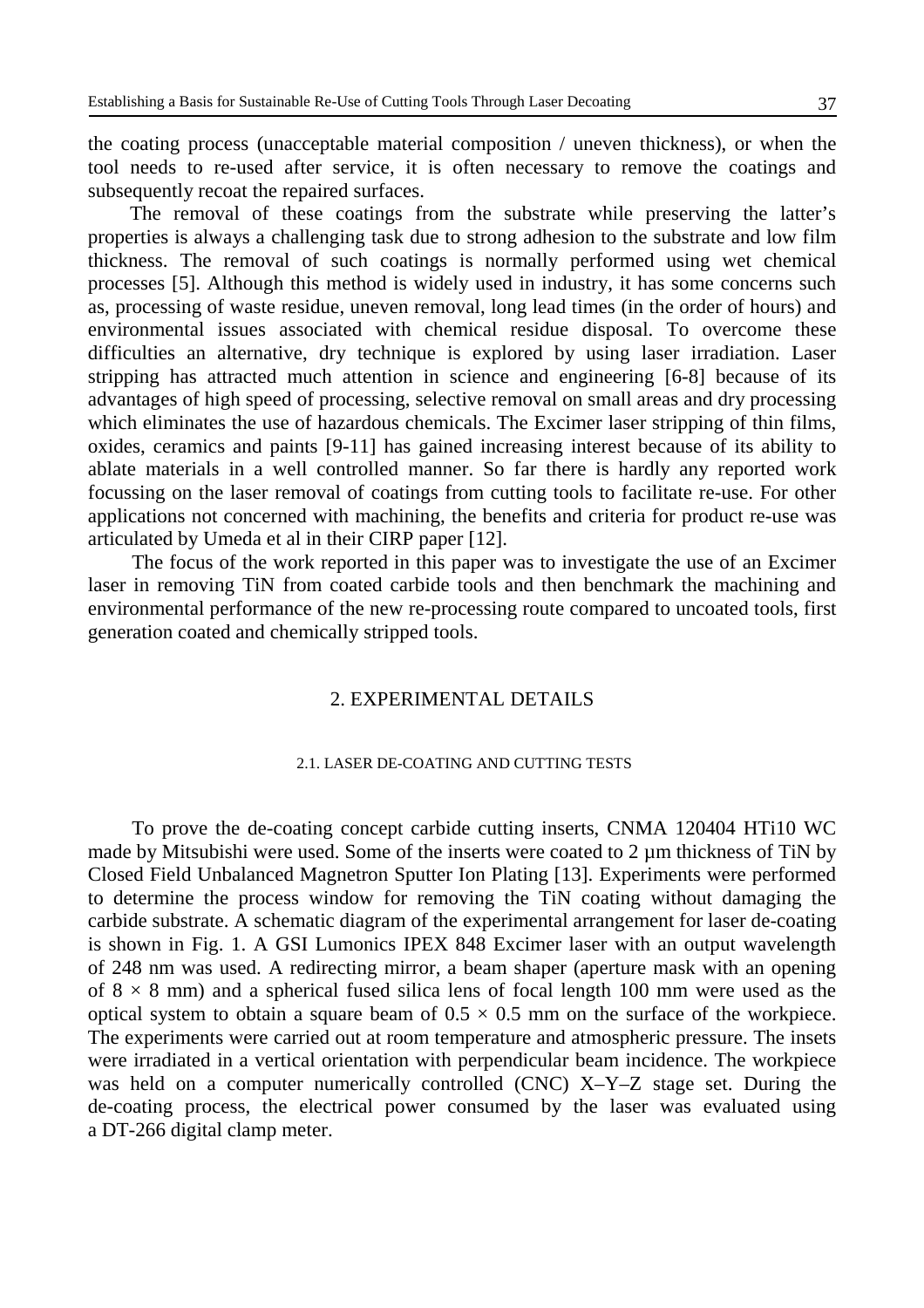

Fig. 1. Schematic diagram of the experimental set-up

The optimal process window was evaluated by first de-coating a small area (i.e. limited to the laser spot size) using a stationary laser beam. This beam was then translated linearly and then scanned with offsets to de-coat larger areas. The samples were analysed using a Veeco-Wyko NT1100 optical surface profiling system for both de-coated depth profiles and roughness values. Imaging of the samples was performed by optical microscopy and a scanning electron microscope (SEM), while Energy Dispersive X-Ray (EDX) analysis was used to confirm coating removal.

### 2.2. CHEMICAL ETCHING OF TIN COATINGS

The stripping of Ti-based coatings using a hydrogen peroxide-based mixture was reported in literature [5] where the mixture comprised of  $H_2O_2$  and potassium oxalate  $(K_2C_2O_4.H_2O)$ . A variant of the process was applied in the de-coating of TiN inserts as reported in this current work. In this case  $H_2O_2$  plus EDTA (ethylenediaminetetraacetic acid) was used. In this context EDTA is described as a novel molecule for complexing metal ions. EDTA accelerates the etching of titanium. An  $H_2O_2/EDTA$  mixture for etching of Ti is described in a US 1985 patent [14]. The solution attacks the coating interface where it reacts with titanium, thus removing the thin metallic bonding layer and degrading the coating's adhesion. The effectiveness of the process depends on process time and temperature. Optimum de-coating was achieved in around 60 minutes at room temperature. The chemical stripping process can be scaled up to treat large numbers of similar tools in one process.

#### 2.3. EVALUATION OF MACHINING PERFORMANCE

The evaluation of machining performance was carried out on an MHP CNC lathe. The cutting tests were performed at various cutting speeds and a constant depth of cut and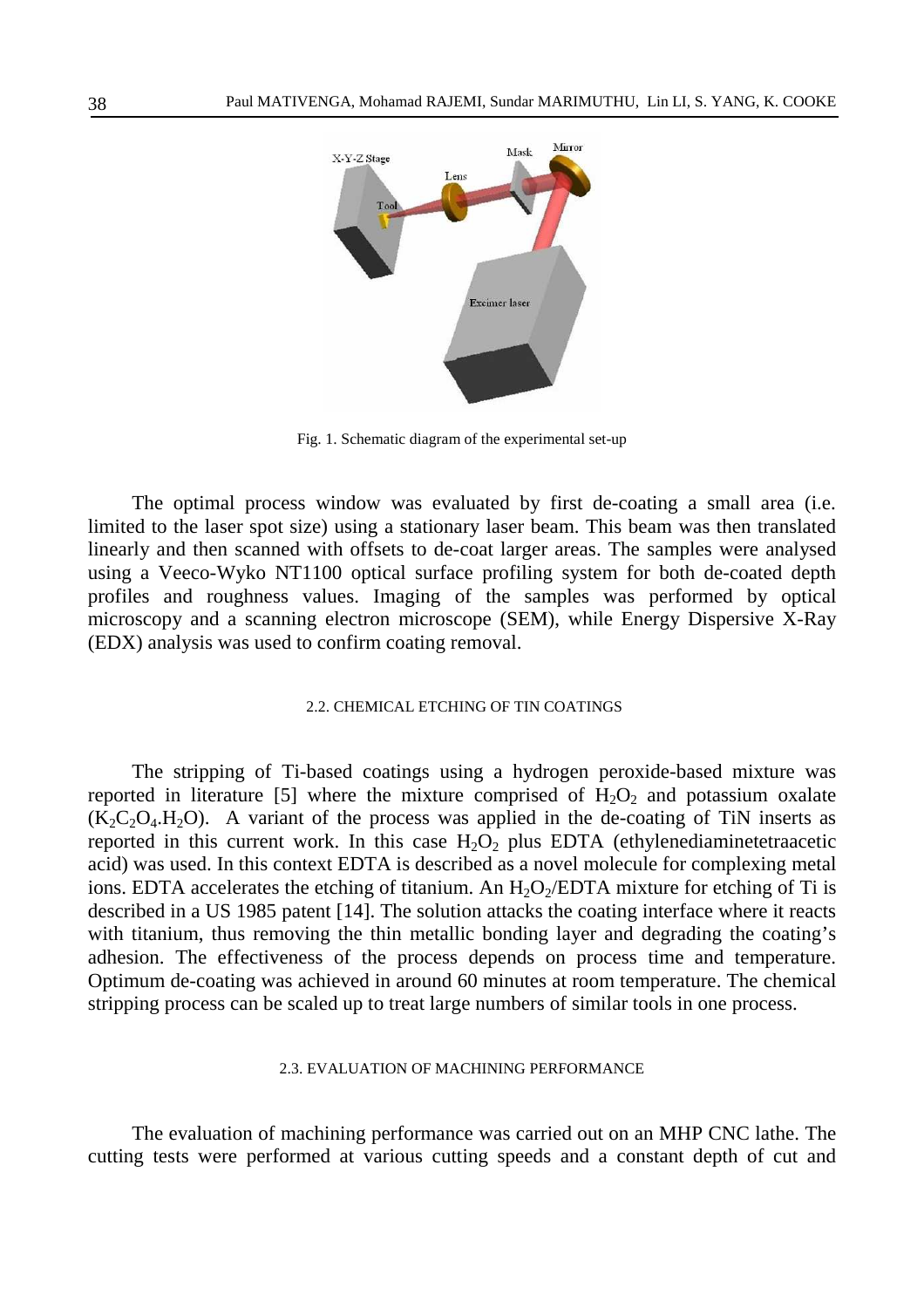feedrate of 1 mm and 0.08 mm/rev respectively on EN8 steel. The cutting speeds were kept at relatively low values since uncoated tools were also being evaluated. The response variables measured were flank wear, component surface finish and the power consumed during machining.

# 3. RESULTS AND DISCUSSIONS

#### 3.1. LASER DE-COATING OF TIN COATINGS

Fig. 2 shows the variation of ablation rate with laser fluence for TiN coating and the carbide insert, as established from the experiment. It can be seen that the removal of TiN and carbide insert material can be achieved above certain distinct threshold fluences. This variation in threshold fluence can be exploited to selectively remove the coating from the substrate. The minimum threshold fluence was approximately  $1.62$  J/cm<sup>2</sup> for the TiN coating and 2.36 J/cm<sup>2</sup> for the carbide tool material. After a series of experiments the best processing conditions were found to be a fluence of 2 J/cm<sup>2</sup>, scanning speed of 0.5 mm/s, frequency of 50 Hz and laser beam was overlapped by 80% of its width (to provide increased area coverage).



Fig. 2. Ablation depth in µm/pulse using an Excimer laser a frequency of 50 Hz and 200 pulses

Removal of the TiN coating was confirmed by the Energy Dispersive X-Ray (EDX) analysis. Fig. 3 shows that the coated insert (Fig. 3a) had a significant percentage of Ti as expected; the de-coated insert (Fig. 3b) revealed the underlying tungsten in the carbide substrate and no noticeable titanium content was recorded.

Fig. 4a shows images of a rhombus insert with laser de-coated cutting edges. The contrast between the TiN coated and de-coated surfaces can be seen clearly. Additionally,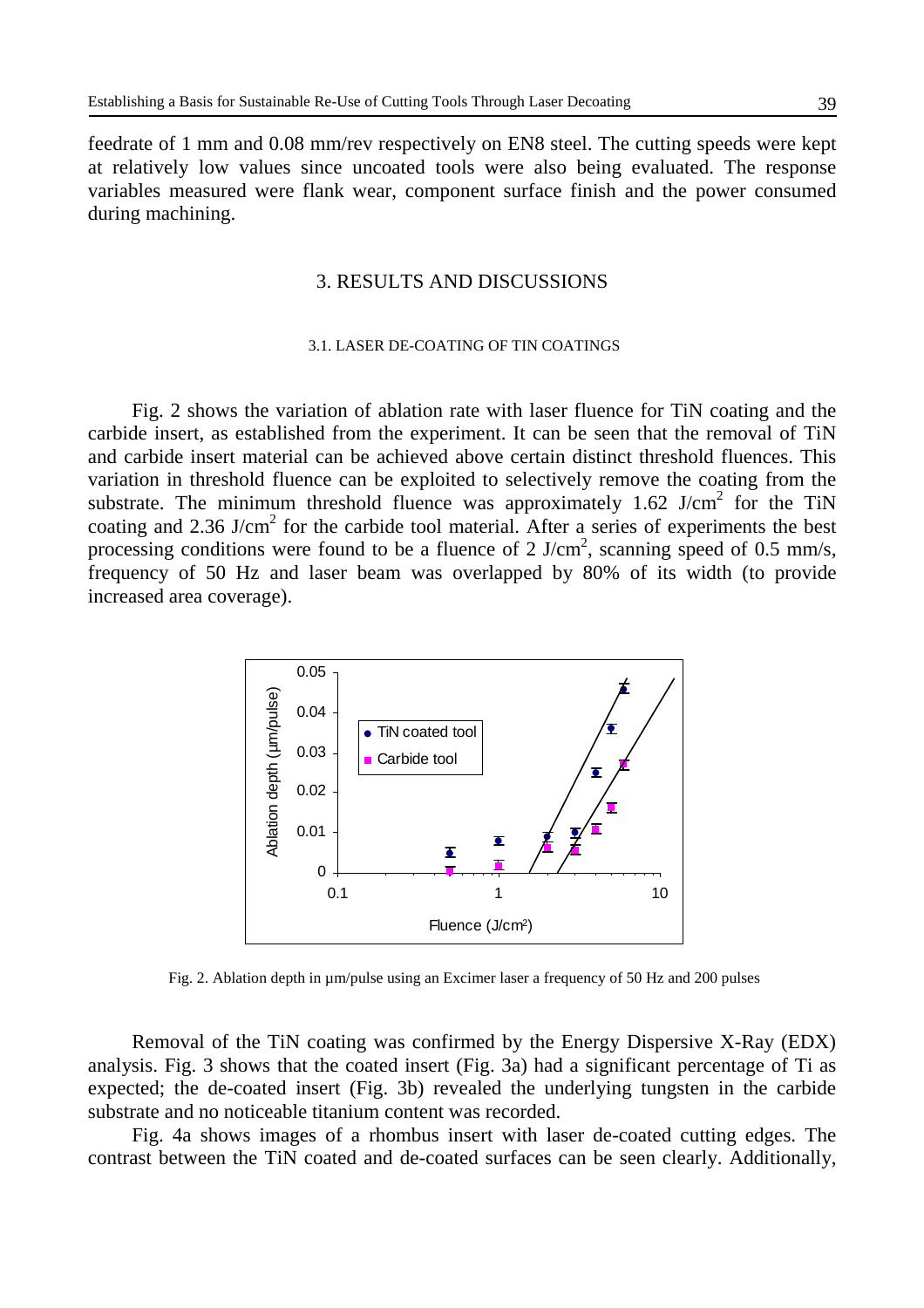a close up view on an insert edge in Fig. 4b shows that the de-coating process still manages to maintain excellent edge definition.



Fig. 3. EDX Spectrum (a) before and (b) after de-coating (fluence of 2 J/cm<sup>2</sup>, speed of 0.5 mm/s, frequency of 50 Hz, and laser beam overlap of 80%)

| (a) selectively de- | (b) smooth laser de- |
|---------------------|----------------------|
| coated insert       | coated insert edge   |

Fig. 4. Sample laser de-coated insert (at fluence of  $2 \text{ J/cm}^2$ , speed of 0.5 mm/s, frequency of 50 Hz and laser beam overlap of 80%)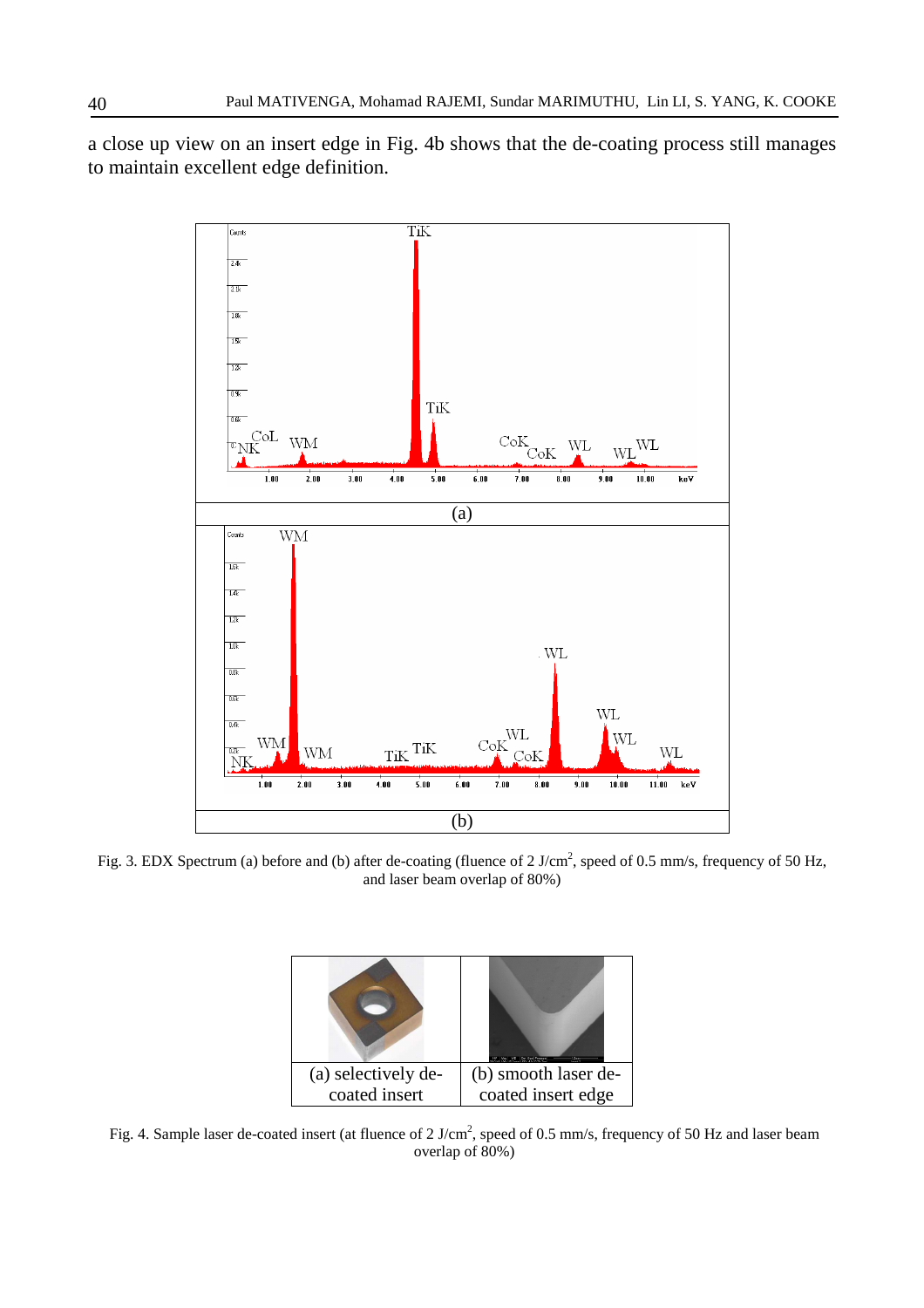The surface finish of the de-coated inserts is shown in Fig. 5, where it is compared to that of the coated inserts. The results show that inserts de-coated by the Excimer laser decoating process has a smoother surface finish compared to that of chemically de-coated inserts. De-coating the inset marginally increases the surface roughness of the tool. A smooth surface profile is beneficial for minimising the coefficient of friction during the cutting process.



Fig. 5. Effect of de-coating on insert roughness

The chemical and laser de-coated inserts were then re-coated with 2 µm thickness of TiN (by the same process discussed in section 2.1) so as to compare the machining performance with uncoated and first generation coated insert.

## 3.2. EVALUATION OF WEAR PERFORMANCE

To test the effectiveness of using re-coated tools, cutting tests were performed on an MHP CNC lathe. Traditional wear assessment is often based on average flank wear or tool life however this comparison is not standardized or normalized because it may not take into account the true length of cut or the amount of material removed. One such approach of normalizing the effect is based on taking the logarithm of a ratio of the flank wear to the actual length of cut for material removed. This normalises the variability in the spiral length of cut as experienced when the workpiece diameter changes in turning. The assumption here is that the width of the flank wear land will be the same as the width of cut. From Fig. 6 it is clear that compared to the coated tools, the uncoated tool experiences a higher wear rate especially at higher cutting speeds. Compared to the first generation (i.e. not previously reworked) coated tools, the tools coated after laser and chemical de-coating show a relatively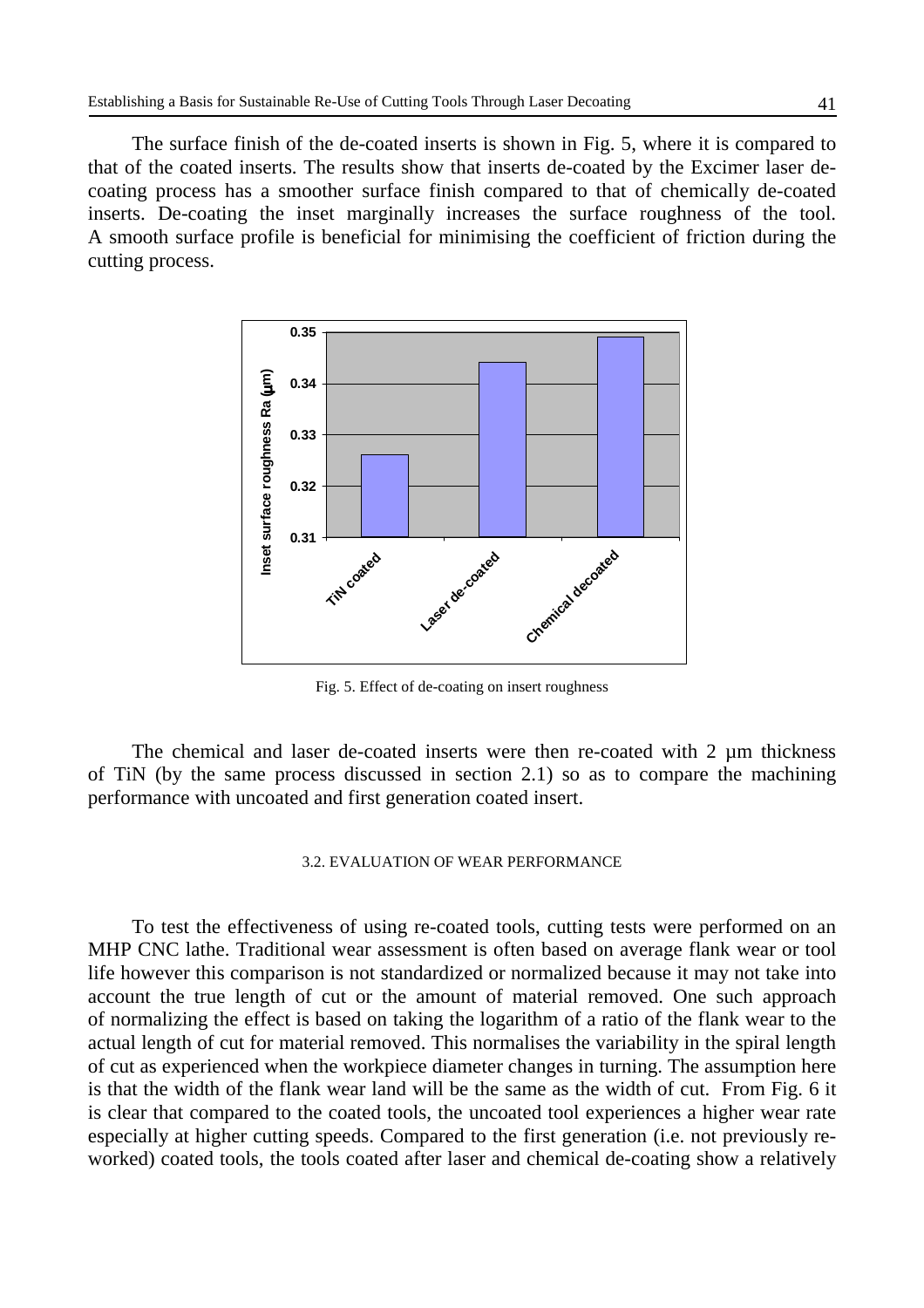comparable wear rate. At higher cutting speeds the first generation coated tools give the best wear performance while the laser de-coated and re-coated tools are the second best. It is clear from these results that re-coating of tools after laser or chemical de-coating does not significantly compromise the wear performance when compared to first generation coated tooling.



Fig. 6. Wear rate parameter in turning

#### 3.3. SURFACE ROUGHNESS OF MACHINED PARTS

Fig. 7 shows the average surface roughness of the machined EN8 steel surfaces measured using a Taylor Hobson Surtronic 3+ surface roughness measuring instrument with a cut-off value of 0.8 mm and transverse length of 8 mm. As expected the coated inserts generated superior surface finish on the workpiece compared to uncoated tools throughout the range of cutting speeds investigated. At higher cutting speeds, the laser de-coated inserts gave a marginally better performance than the first generation coated tools and chemical decoated/re-coated tools. Compared to first generation coated tools, re-coating tools after laser or chemical de-coating does not significantly compromise the surface finish of the machined parts.



Fig. 7. Surface roughness of the machined surface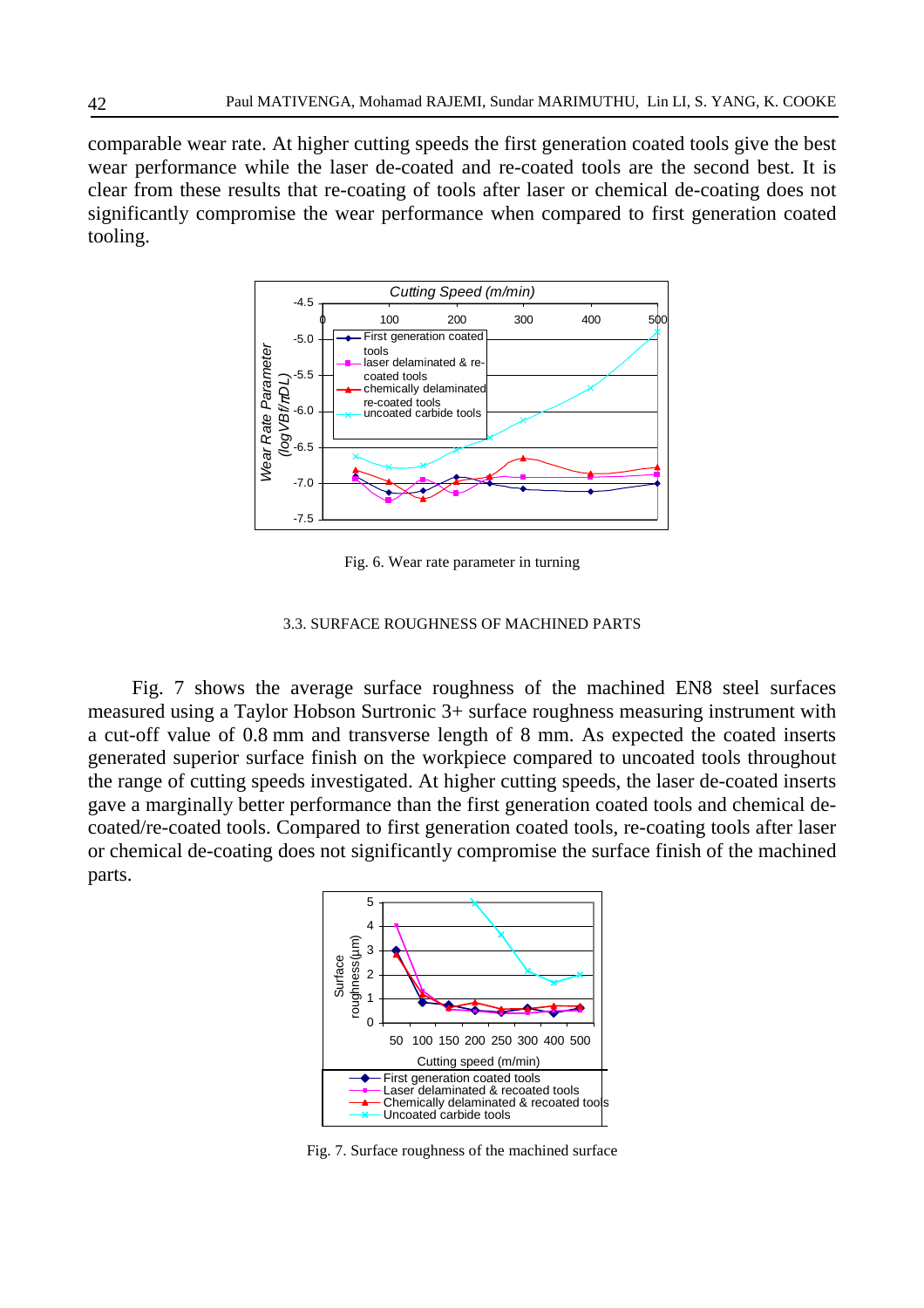#### 3.4. ENVIRONMENTAL FOOTPRINTS IN CUTTING

Sustainable re-use of materials should be developed with a goal of reducing the environmental footprints in re-use of materials. Energy and carbon footprint analyses are important considerations for green manufacturing. The energy requirement for the machining process depends on the energy consumed by the machine tool and the specific energy in cutting operations. Following on earlier work by Gutowski [15], the electrical power *P*, and energy requirement, *E*, for machining can be calculated from equation 1 and 2 respectively.

$$
P = P_0 + k\dot{v}
$$
 (1)

$$
E = (P_0 + k\dot{v})t = E_0 + E_{cuting}
$$
\n<sup>(2)</sup>

where,  $P<sub>o</sub>$  is the idle power (or power consumption for a machine tool before engaging the cutting tool) in watt (W),  $k$  is the specific energy requirement in cutting operation in Ws/mm<sup>3</sup> and  $\dot{v}$  is the material removal rate (MRR) in mm<sup>3</sup>/s, *t* is the total cycle time for machining, *Eo* is the energy consumed by a powered machine before engaging the cutting tool and  $E_{cutting}$  is the energy for actual material removal in joules. From equation 1 and 2 the total power or energy for machining can be divided into two terms, the idle and machining loads. The idle power is the power required for the equipment features that support the machine. The power, *P*, consumed by a machine using a three phase motor can be calculated from the measured current using equation 3:

$$
P = V \cdot I \cdot \sqrt{3} \tag{3}
$$

where *V* is the voltage and *I* is the Current.

Fig. 8 shows the energy that would be required to remove 1 cubic centimetre of the material. Machining at higher cutting speeds leads to shorter cycle times and reduced energy footprints. The use of TiN coated tools reduces the energy footprint compared to the uncoated tools for most of the higher cutting speeds tested. Moreover re-coating the tools after either laser or chemically stripping does not significantly compromise the reduction in energy footprints to be gained from the use of coated tools. On average the energy required for material removal (excluding that consumed by machine modules) was evaluated to be 13% of the total energy for the machining process.

Reducing energy footprints is important for controlling cost as well as in minimising carbon footprints in machining. The latter is the case because the energy footprints can be used to evaluate the carbon footprints associated with the energy generation. However, the carbon equivalent for electrical energy delivered to a machine shop depends on the energy source mix (the balance between nuclear, gas, coal, hydro, and wind etc  $-$  i.e. power generation station suppliers). This erodes a basis for a universal quantitative comparison of carbon footprints for a product. However, since carbon footprints are evaluated from energy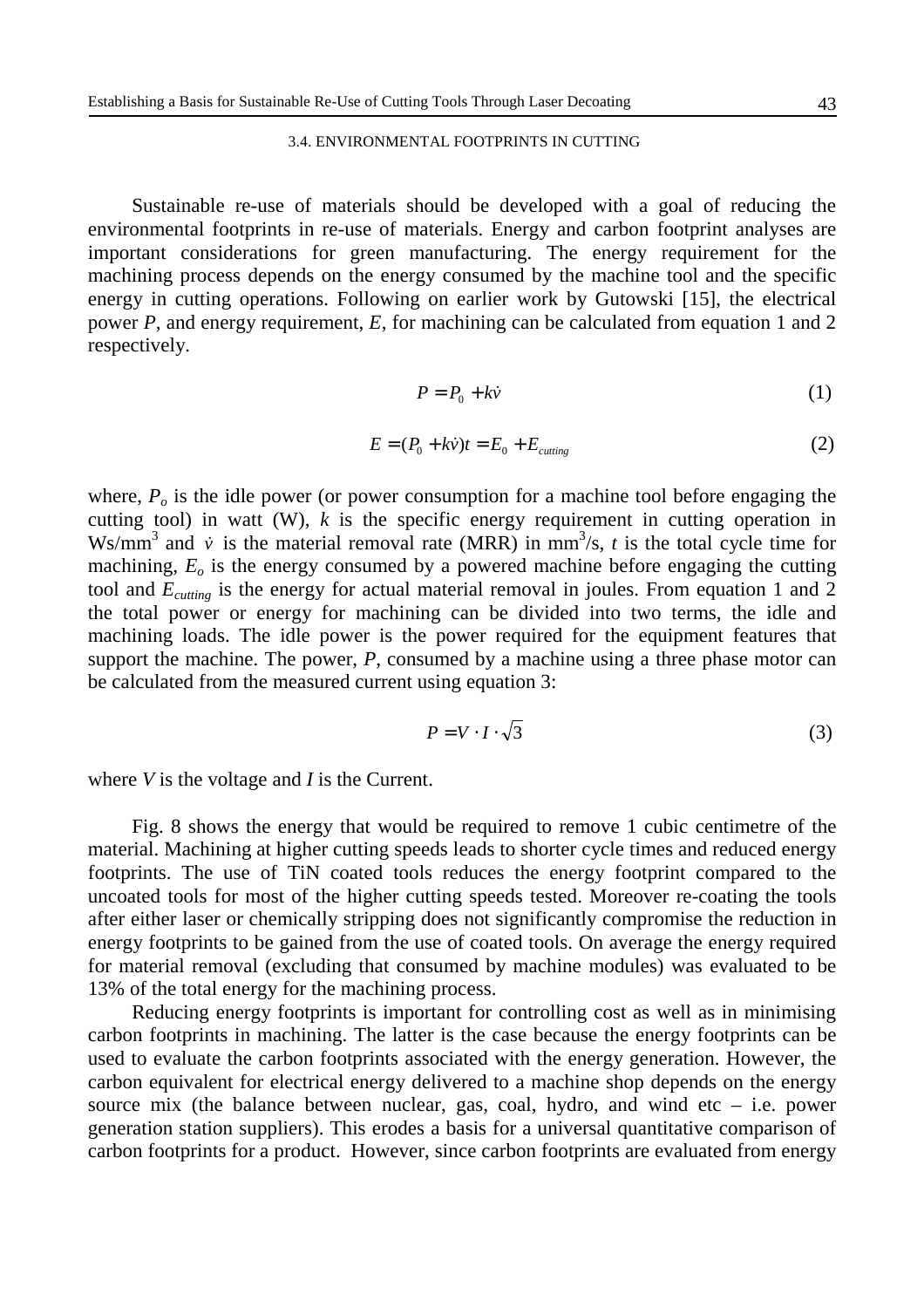footprints by an appropriate geographical carbon intensity factor, the conclusions arrived at above with respect of energy footprints will be mirrored in comparing carbon footprints.



Fig. 8. Energy footprint for removing one cubic cm

### 3.5. ENERGY CONSUMPTION AND FOOTPRINTS FOR LASER DE-COATING

The power and energy consumed by the laser machine during the de-coating process was noted and is displayed in Fig. 9. This figure shows the variation of power consumption and laser output energy with various input voltage at a constant frequency of 50 Hz (corresponds to the operating condition for laser de-coating of tools). As shown in the



Fig. 9. Variation of power consumption with laser energy (frequency = 50 Hz)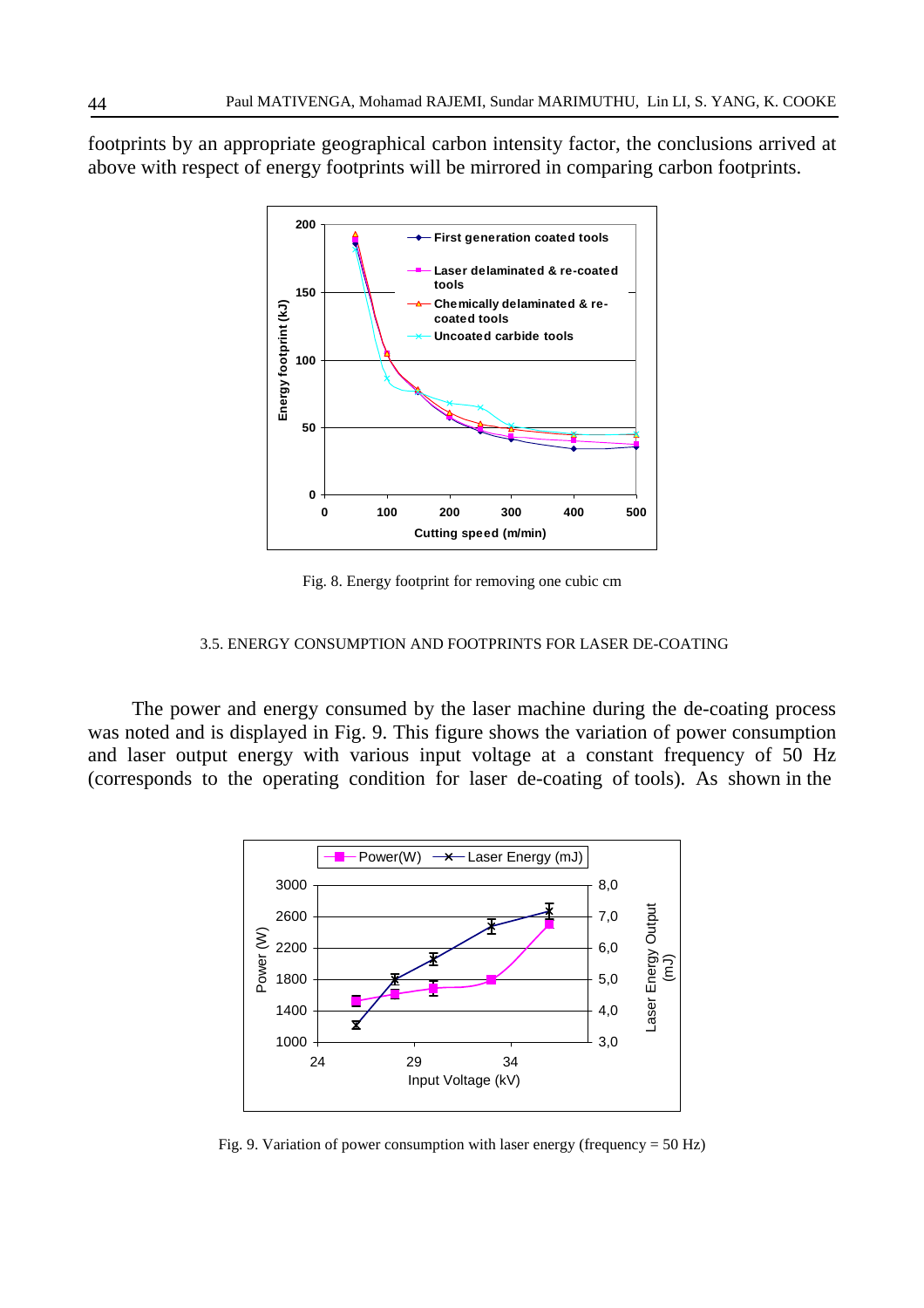figure the power consumption and output laser energy increases with increase in input voltage. During the de-coating process an input voltage of 28 kV corresponding to output laser energy of  $\overline{5}$  mJ was used to obtain a laser fluence of 2 J/cm<sup>2</sup> at the irradiation spot.

With the operating parameters as discussed in section 3.1, the time required for decoating 2  $\mu$ m thick TiN coating was 20 seconds per mm<sup>2</sup>. The area removed for each of the cutting edge using laser de-coating is  $16 \text{ mm}^2$  hence time taken for de-coating was  $320$ seconds. Using 28kV input voltage, the total energy input was found to be 516.4 kJ. Comparing the energy required for the material re-use steps, it is clear that the energy consumed by the laser in the de-coating process (Fig. 9) is higher than the energy footprint for the machining process (Fig. 8). In case of chemical de-coating, it takes approximately 60 minutes for de-coating a batch of tools. As chemical de-coating process was done for a batch of tools, the de-coating rate cannot be compared directly. Additionally since no big machine tools are in the chemical stripping process, the energy consumption is not significant in relation to that of the laser process or metal cutting machine tools.

In establishing the process window for laser de-coating, minimum energy footprint was not the key objective. The results show that there is need for further work to improve the efficiency of the laser de-coating process. However, these results are in agreement with the work reported by Gutowski [15] who asserted that the newer processes are generally less energy efficient.

On the whole, de-coating remains more energy efficient compared to recycling the materials by re-melting. This works show that cutting tool re-use is possible by laser assisted de-coating or chemical de-coating and further improvements in the energy usage in processing may be possible through research.

### 3.6. ENERGY SUMMARY COMPARISON FOR THE DIFFERENT STEPS

A comparison of the energy footprints was undertaken for the process steps involved in the study. This comparison shown in Fig. 10, was based on the information presented before, the use of a laser in the de-coating process and the energy footprints for cutting tools as presented by Dahmus and Gutowski [16]. The graph shows the embodied energy for the carbide material is the highest footprint followed by the energy for sintering and coating of the inserts. The energy for de-coating is the third largest with the energy used in machining being the smallest footprint. Again, thee data show that manufacturing processes such as machining despite being traditional, and no longer considered as innovative are actually very competitive with regards to energy footprints and environmentally emissions. More importantly the data shows that the laser de-coating process utilises far less energy compared to the sintering process or material extraction from ore. Thus use of laser ablation in cleaning cutting tools for re-coating does not appear to compromise machining performance and is more energy efficient compared to primary processes for tooling manufacture.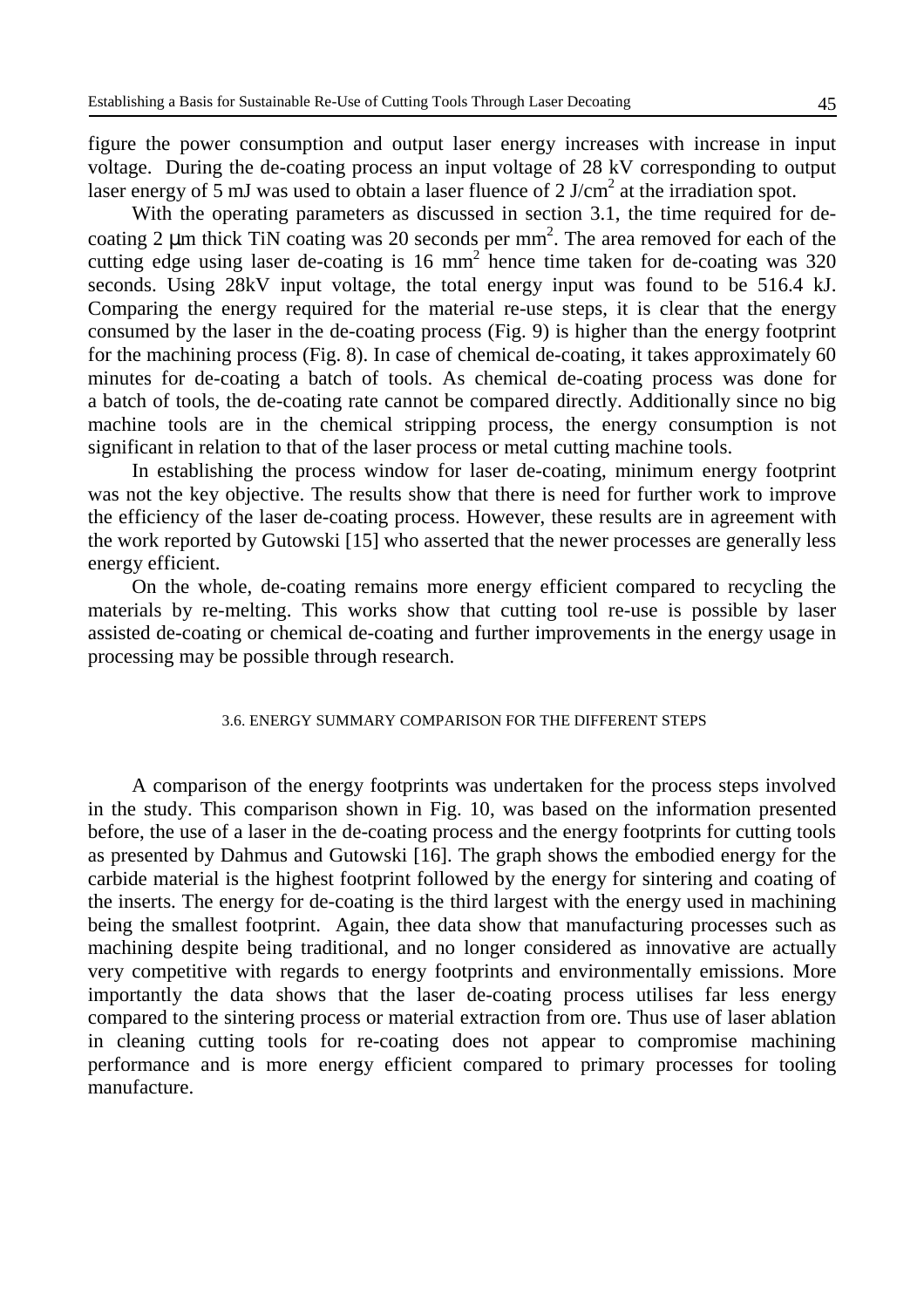

Fig. 10. Comparison of energy footprints for different process steps

# 4. CONCLUSIONS

Laser de-coating has the advantages of dry processing and selective removal. Excimer lasers can be used to successfully de-coat cutting tools. De-coating of coated tools through laser processing generates a superior surface finish compared to the established chemical stripping process. Re-use of recoated tools after laser or chemical de-coating does not significantly compromise machining performance (e.g. tool wear and workpiece surface finish) compared to first generation coated tools. For higher cutting speeds, compared to uncoated carbide tools, the use of first generation and re-coated tools reduces the energy footprint and hence the carbon footprint of the machining process. Re-coated tools after laser de-coating show some tool wear reduction and workpiece surface finish improvement at higher cutting speeds compared to those produced via a chemical de-coating route. Given the wide use of machining in industry, re-use of cutting tools could have significant resource utilisation and environmental benefits. Solutions for sustainable manufacturing and product re-use require the exploitation of multi-process expertise as demonstrated by this study.

#### ACKNOWLEDGEMENTS

The authors would like to thank the joint support offered by the Engineering and Physical Sciences Research Council (EPSRC) and the Technology Strategy Board (TSB), UK under the ELMACT grant DT/E010512/1 and Technology Programme grant TP/6/MAT/6/K1028G respectively and the Joule Centre grant JSGP408/09.